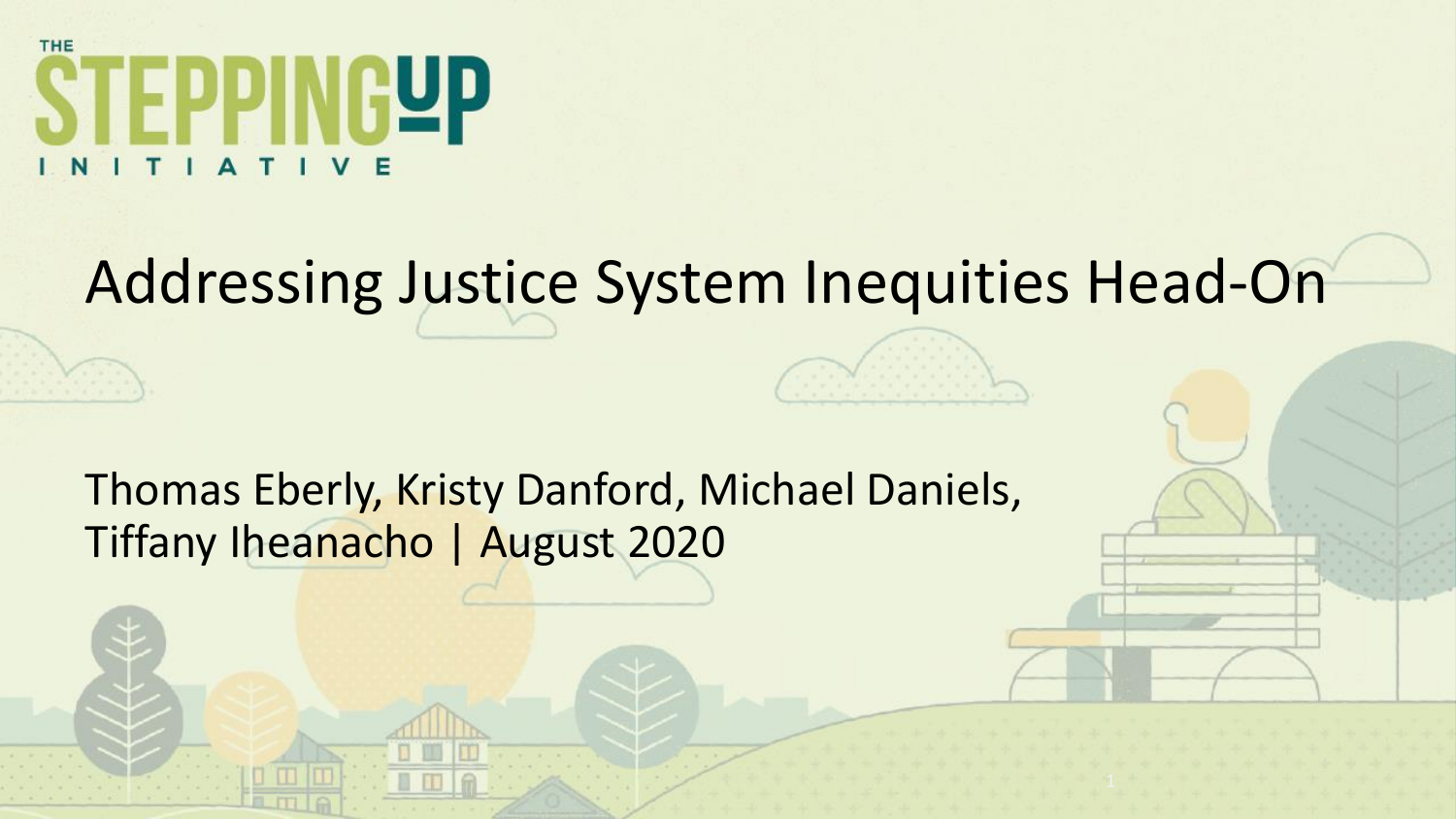### Agenda

- •Welcome and Introductions
- •Polling Questions
- •Panel Discussion
- •Questions and Answers





2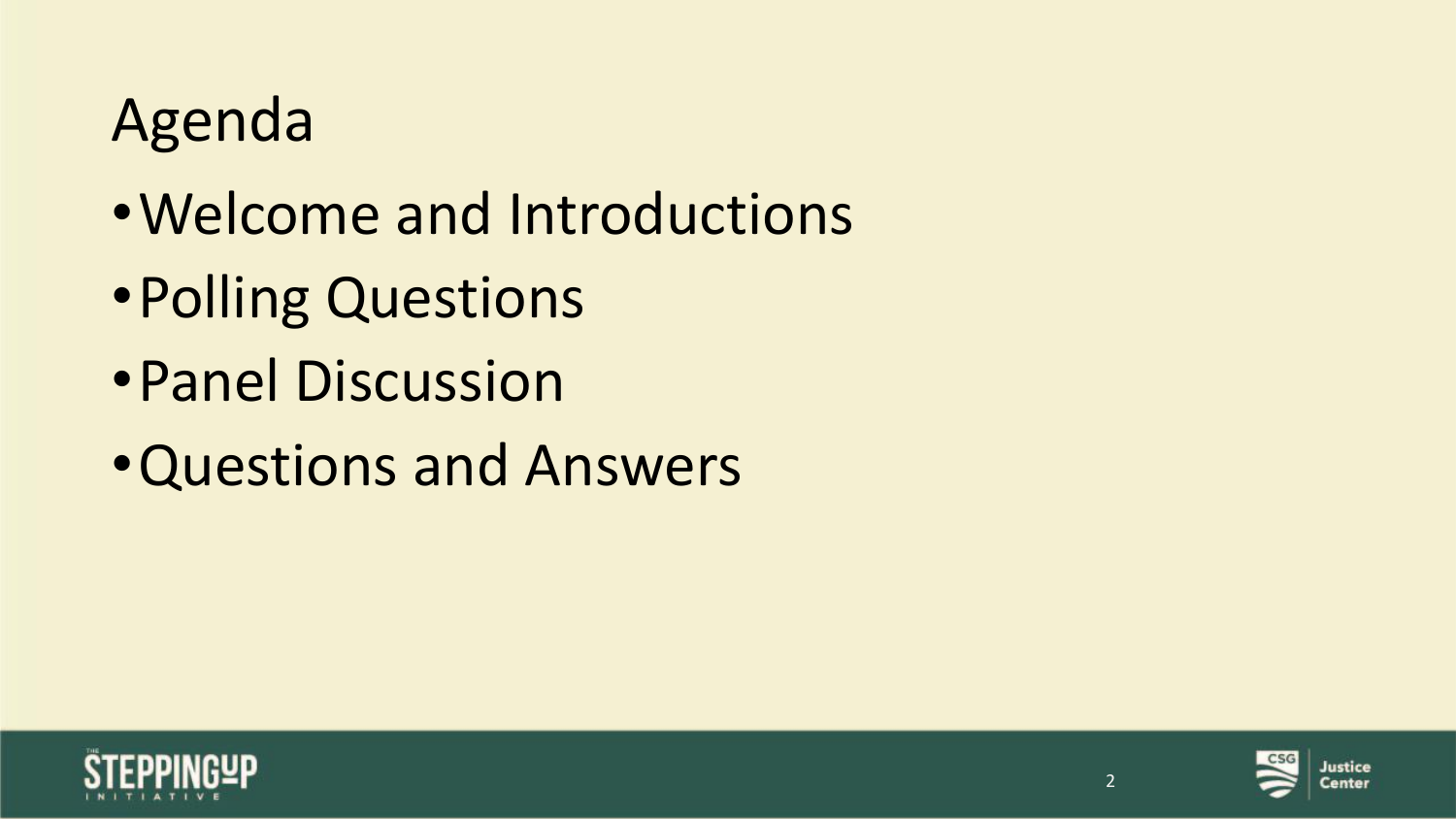• Welcome and Introductions



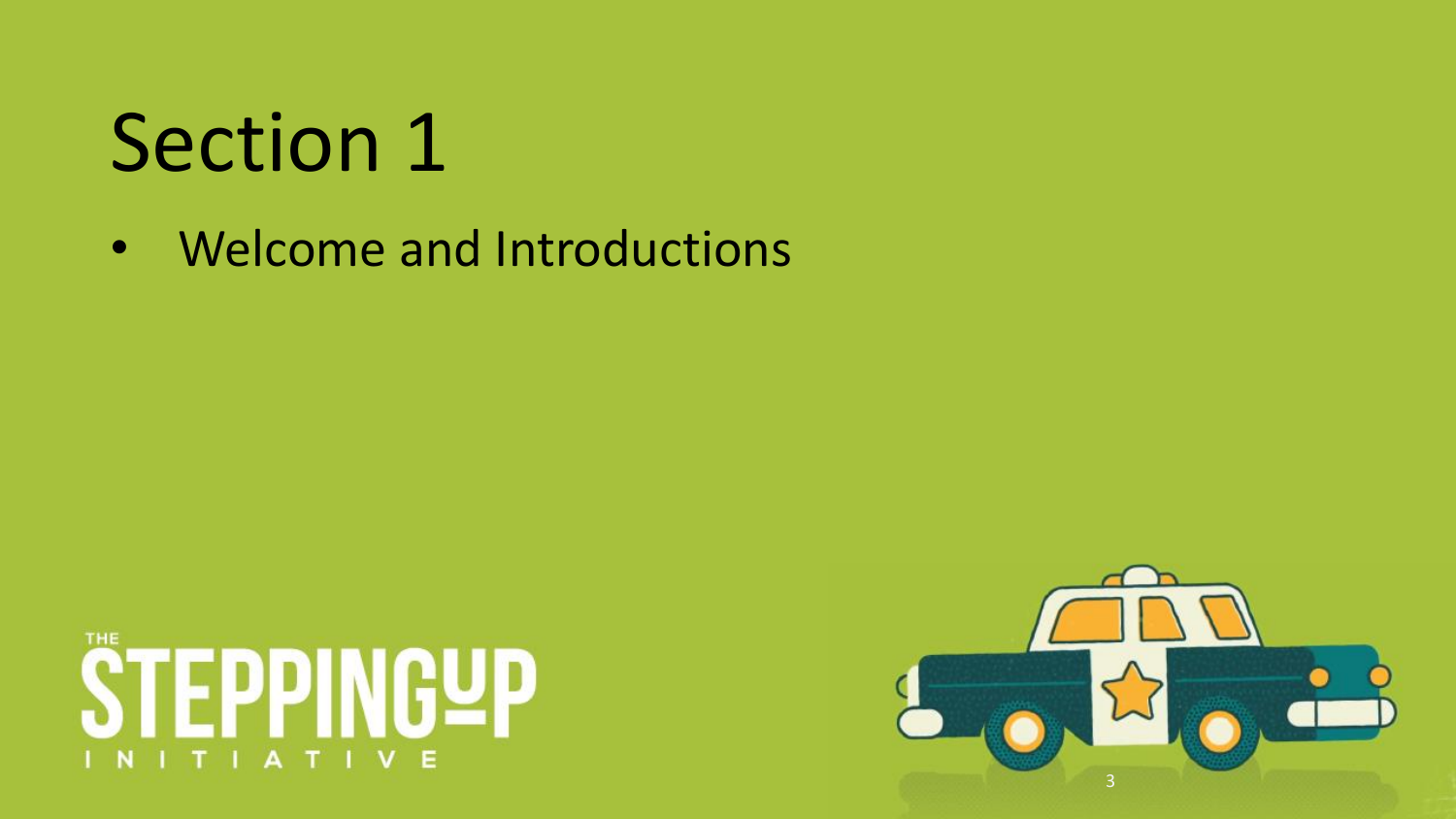

Webinar Moderator: Thomas Eberly, Program Director, Justice Management Institute





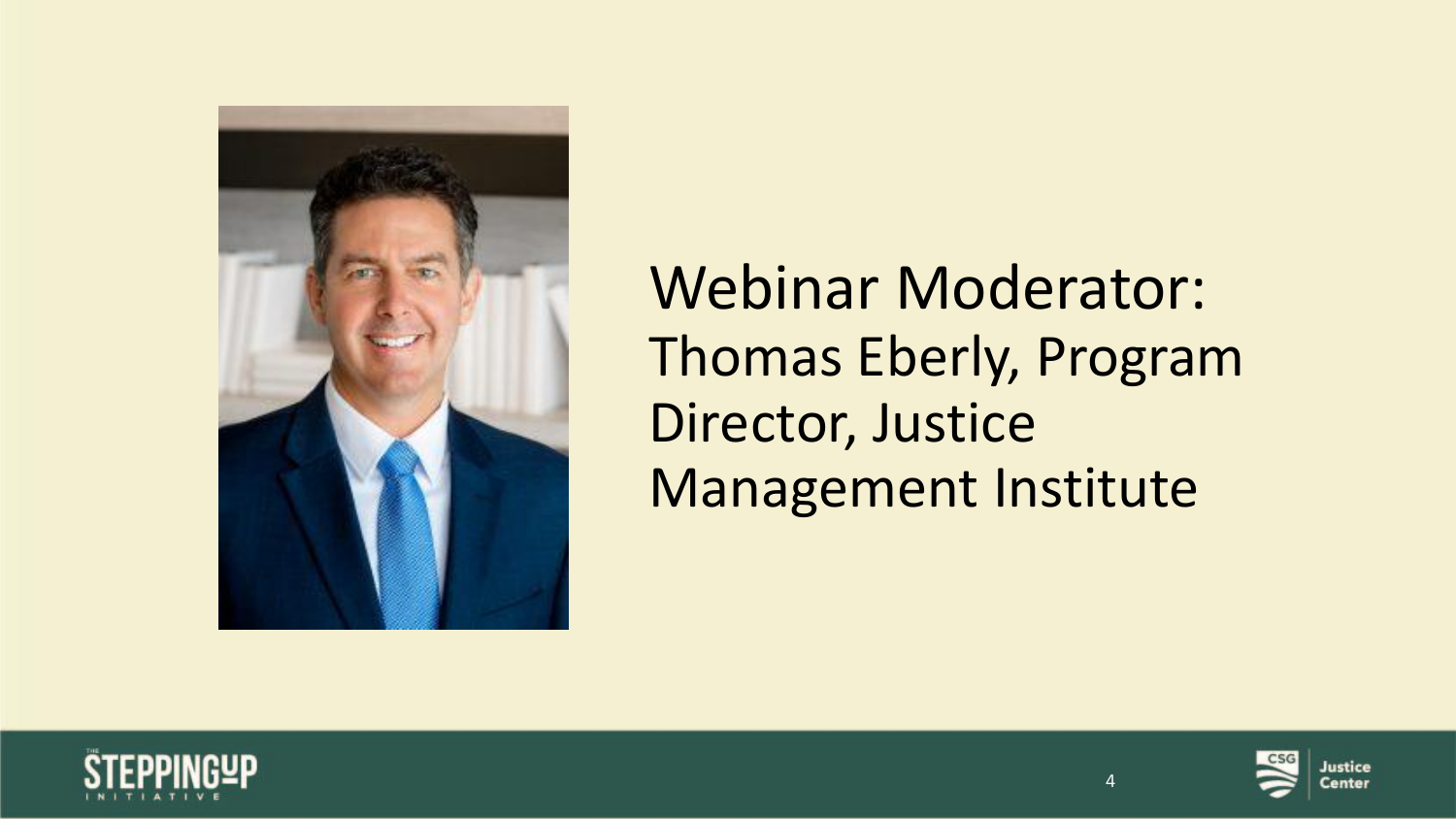

Featured Panelist: Kristy Danford, Project Director, Criminal Justice Coordinating Committee, Charleston County, SC





5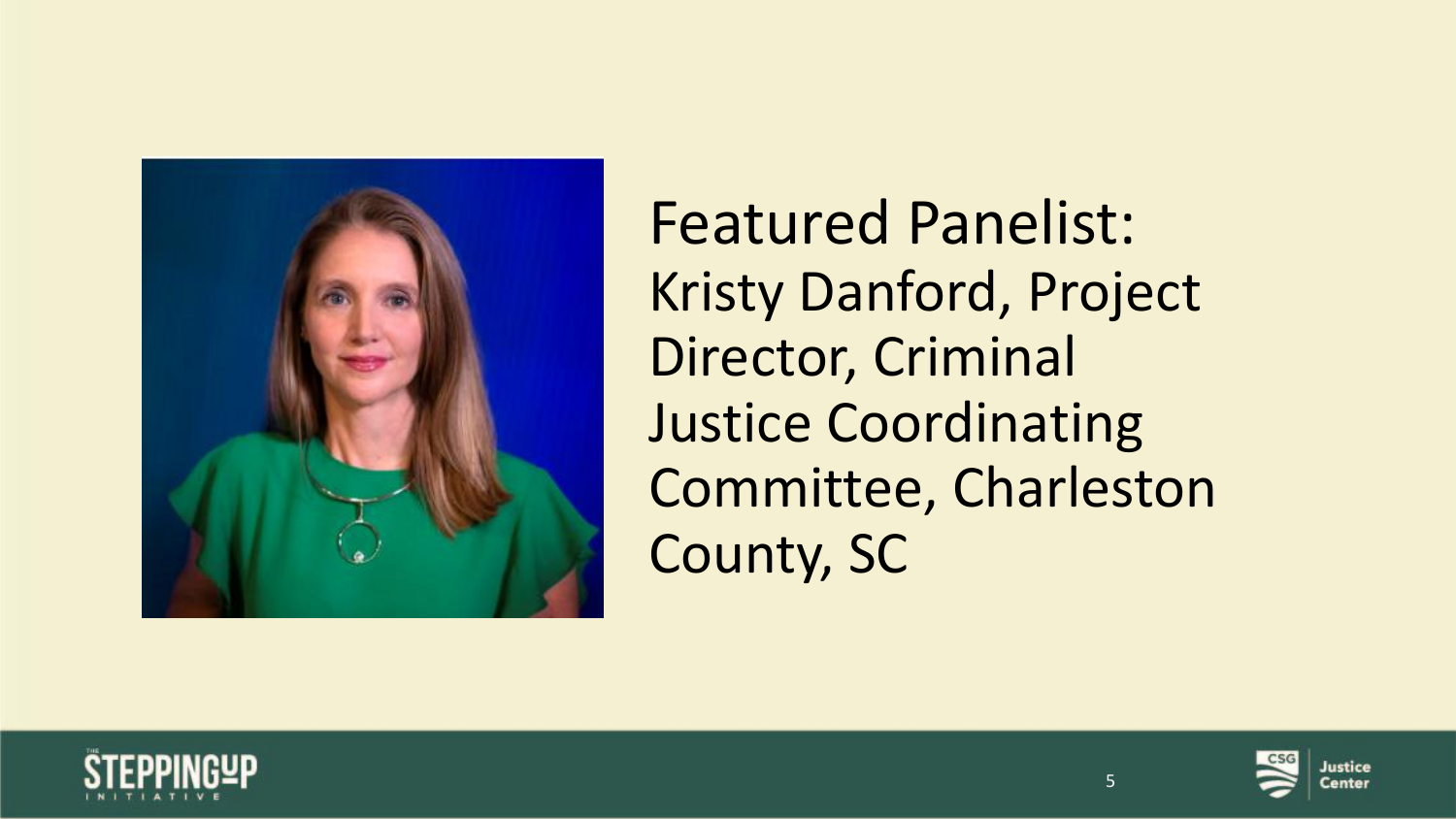

Featured Panelist: Michael Daniels, Director, Justice Policies and Programs, Franklin County, OH



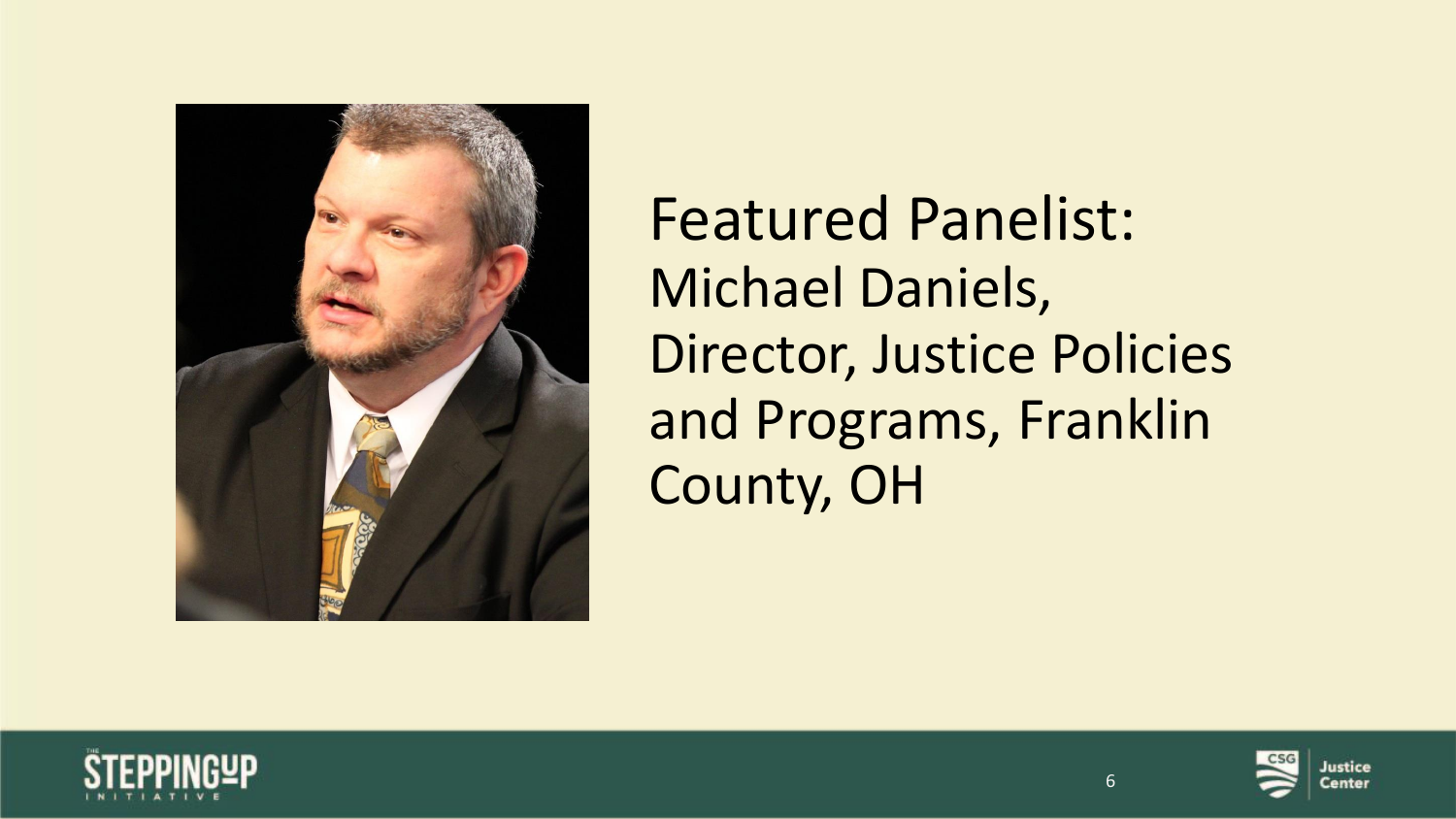

Featured Panelist: Tiffany Iheanacho, Justice Services Director, Buncombe County, NC





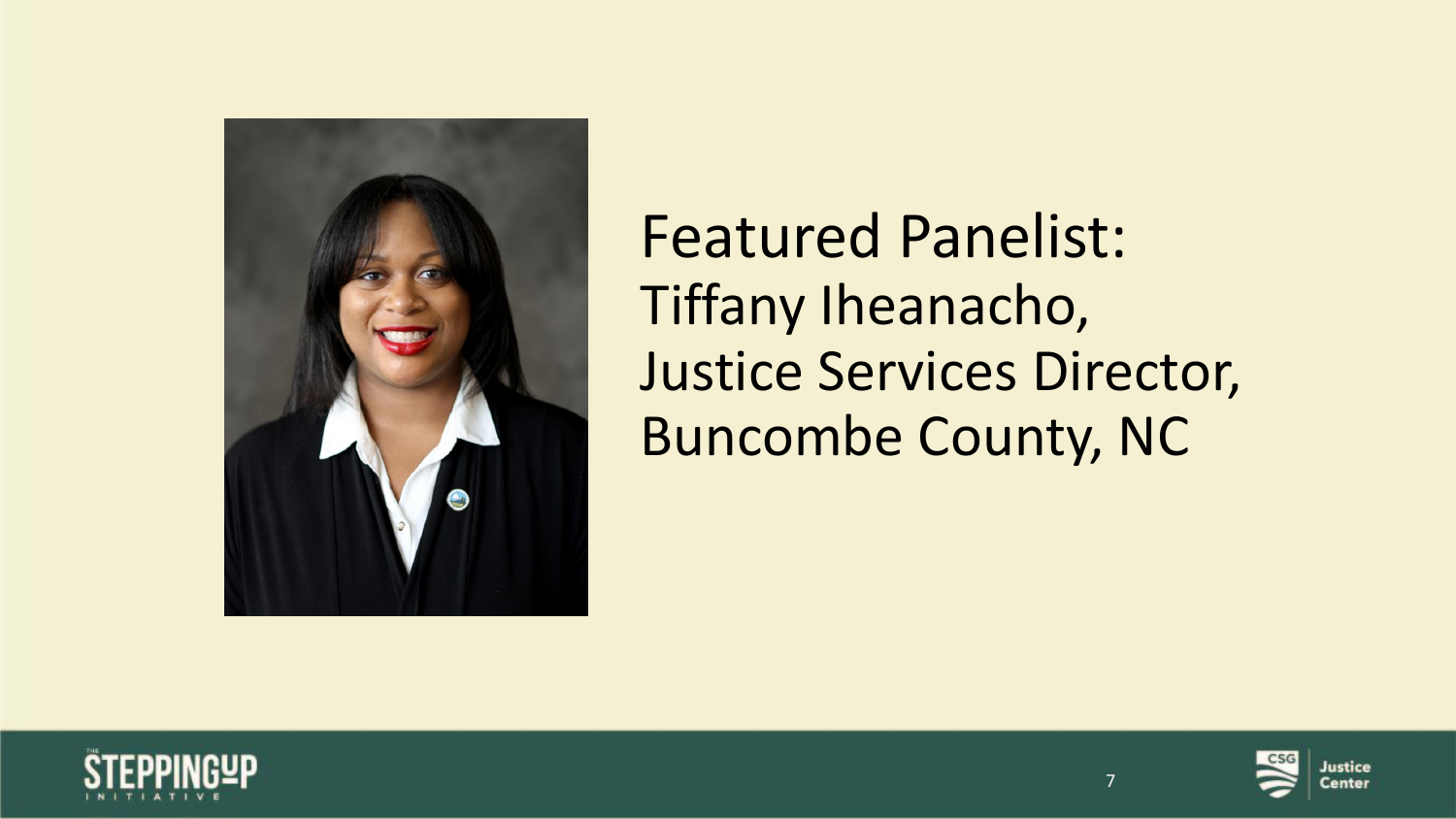

#### www.Stepuptogether.org





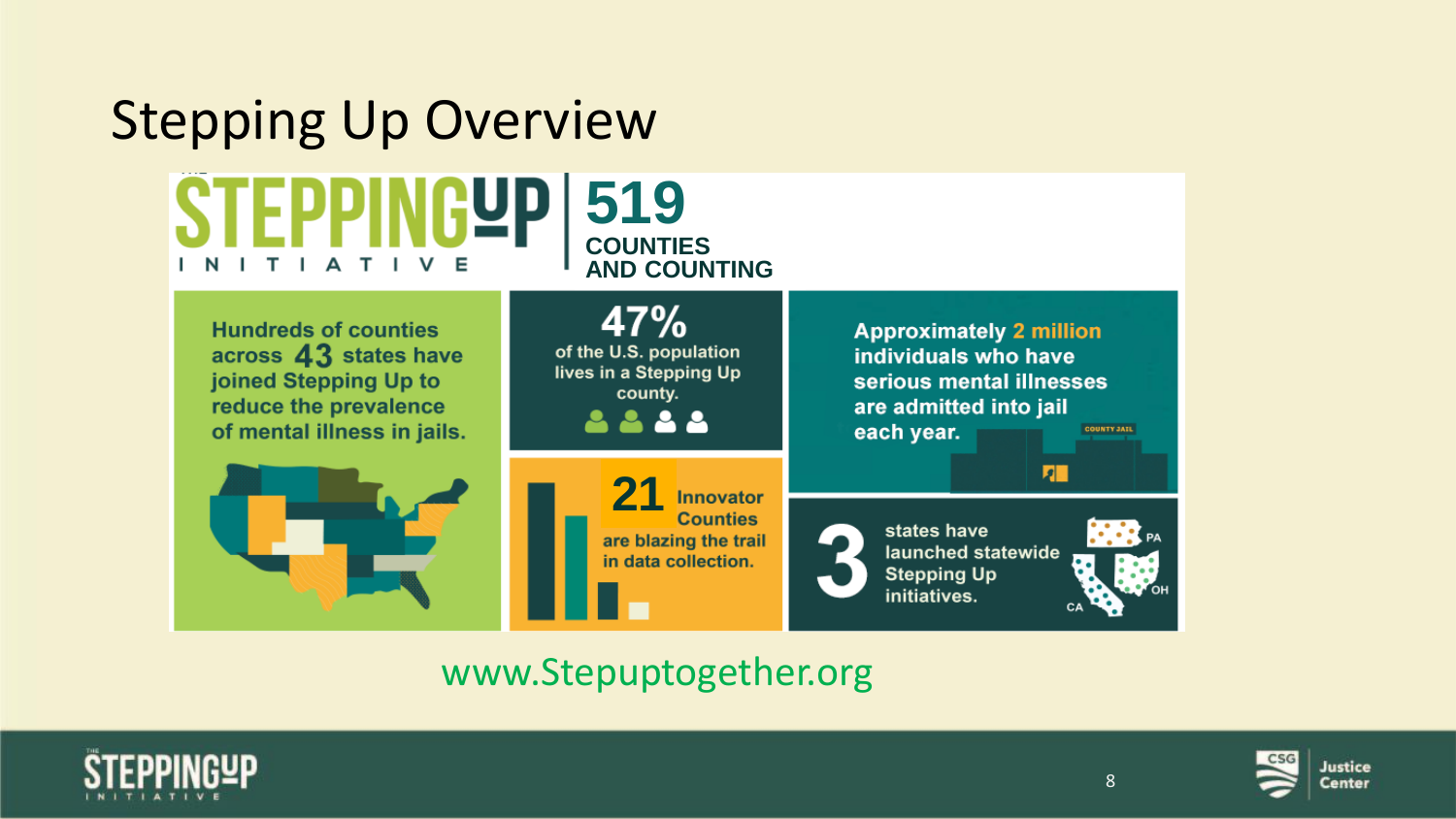### JMHCP Technical Assistance Center—Coming Soon!

- Offers training, resources, and TA to jurisdictions to improve their approaches for people in their criminal justice systems who have mental illnesses or co-occurring substance use disorders
- TA will be tailored based on intensity of request and could include: consultations with CSG Justice Center staff, connections with subject matter experts and peers, virtual events and meetings, curated online resources
- Jurisdictions can request TA through a request form on the CSG Justice Center website



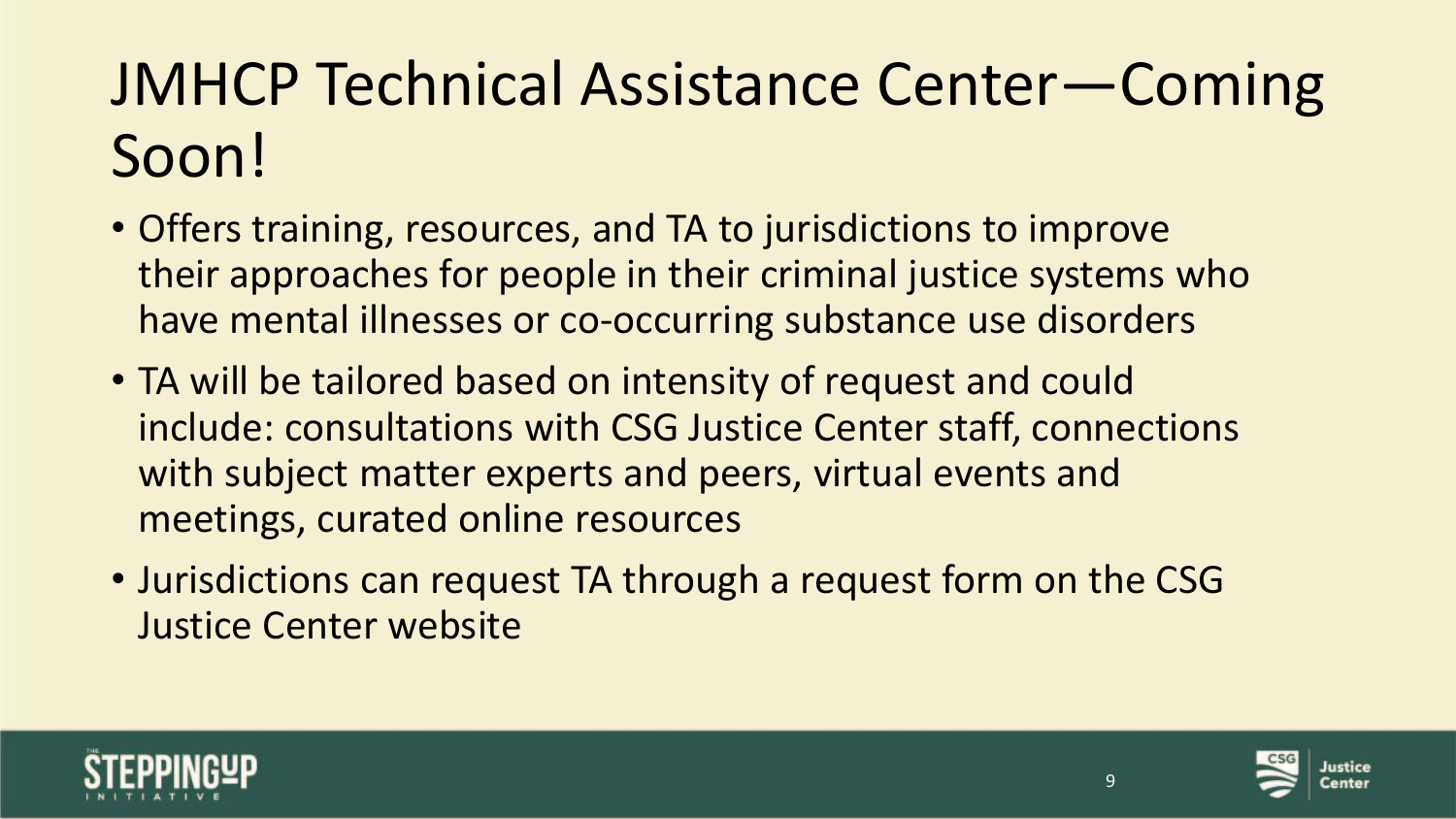#### Justice Management Institute

Arlington, VA non-profit organization

Provides cutting edge research, education and training programs, and technical assistance in justice policy, planning, and operations

NNCJCC was created in 2010 to provide a forum for CJCCs to learn from each other and to build capacity for local system improvement.







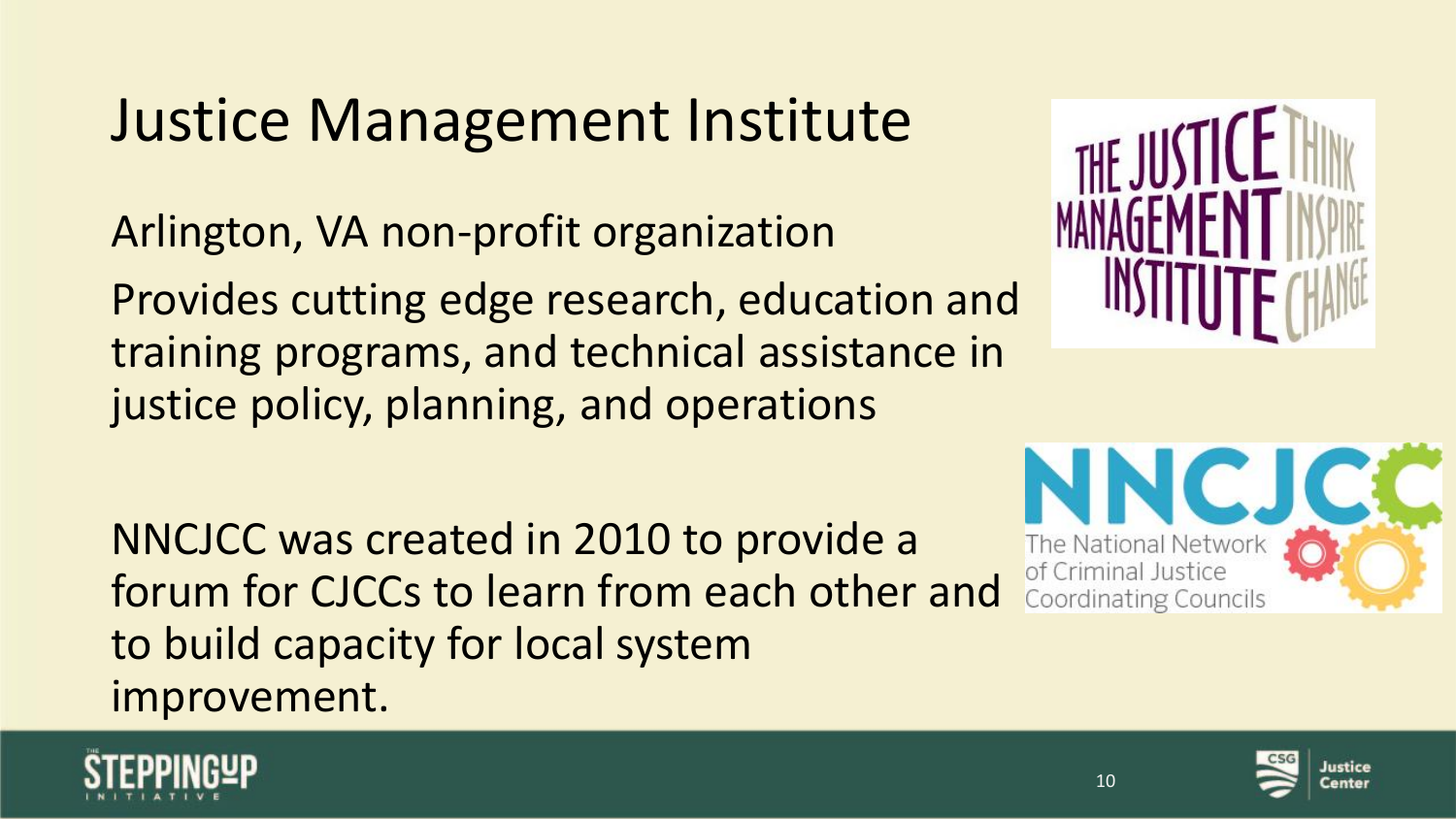### The Role of Criminal Justice Coordinating **Committees**

- Buncombe County, North Carolina, [buncombecounty.org/jrac](https://linkprotect.cudasvc.com/url?a=https%3a%2f%2f%2f%2fbuncombecounty.org%2fjrac&c=E,1,hHzzw7bQ6bNtR4X4AF0x6t9DOWbh3bZ-1t2uE6IR3hGkj5MjD4wM4_TI8thUQxcdl0MBwbFHHHuUfr5DX8yQMiVNbsKn7jRG8ZIUtMQfJPzohg,,&typo=1)
- Charleston County, South Carolina, [cjcc.charlestoncounty.org/](https://cjcc.charlestoncounty.org/)
- Franklin County, Ohio, [jpp.franklincountyohio.gov/](https://jpp.franklincountyohio.gov/)



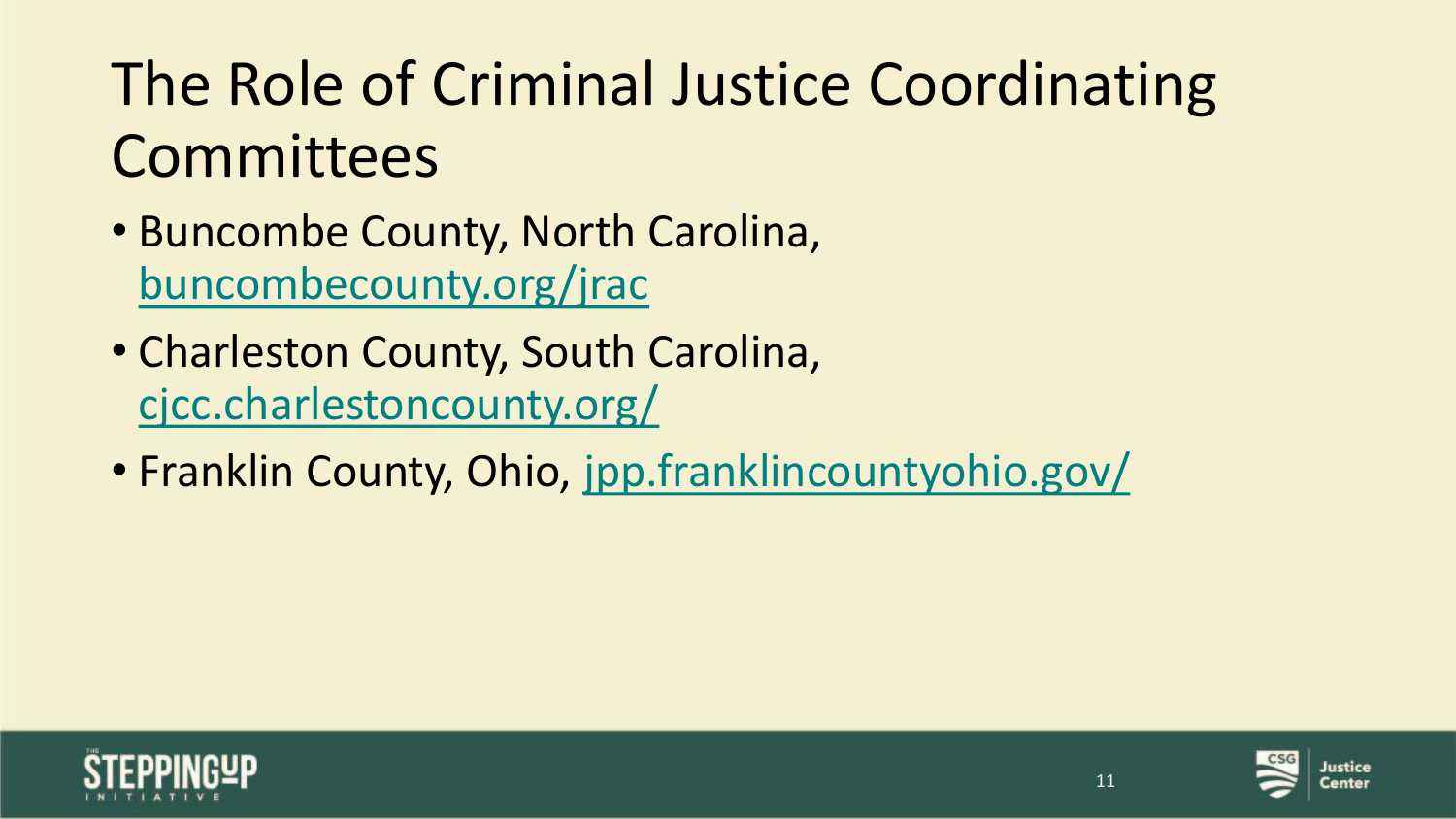• Polling Questions



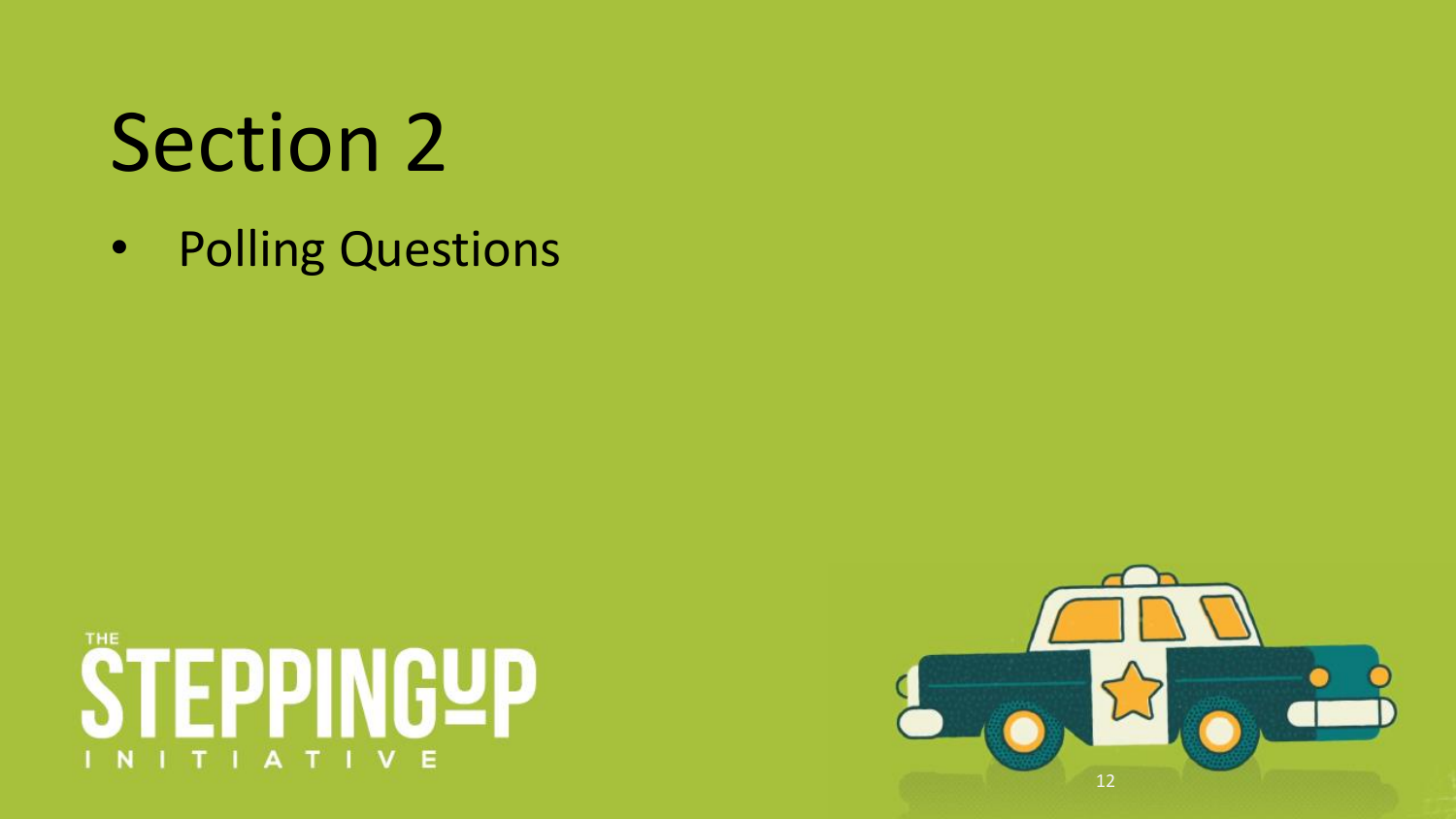• Panel Discussion



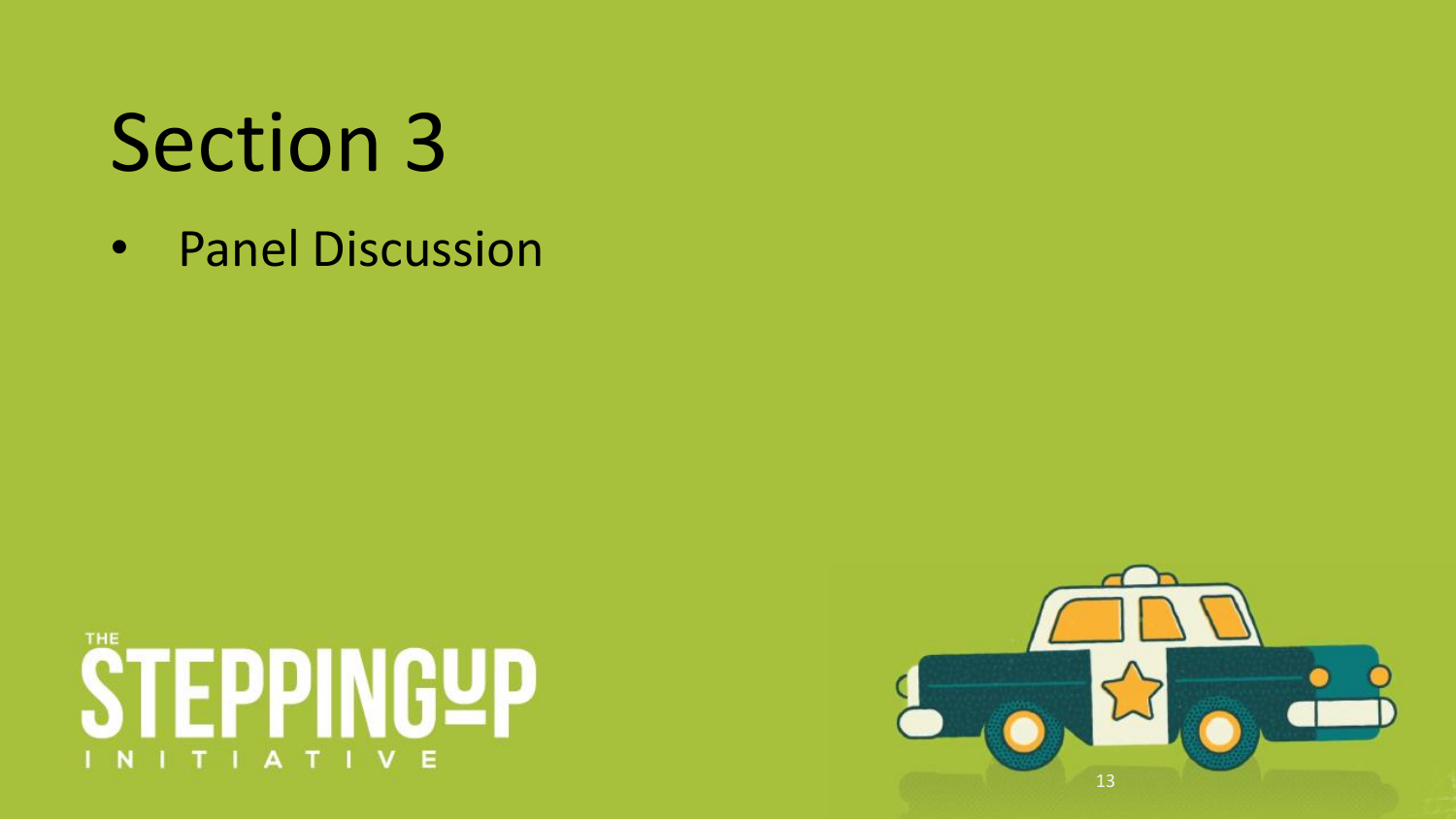### Approaching Disparities in the Justice and Public Health Systems

- As a leader in your system, how do you approach conversations that others may want to avoid or may cause unintended conflict?
- How do you use data to elevate the issue and frame conversations about disparities?
	- E.g., Data on overrepresentation of serious mental illness (SMI) in jails compared to general population; percentage of SMI in jail remains flat even with reductions in overall jail population; racial disparities along justice system decision points
- Recently, racism was declared a public health crisis in Buncombe and Franklin Counties. What does this mean and why was this action taken?

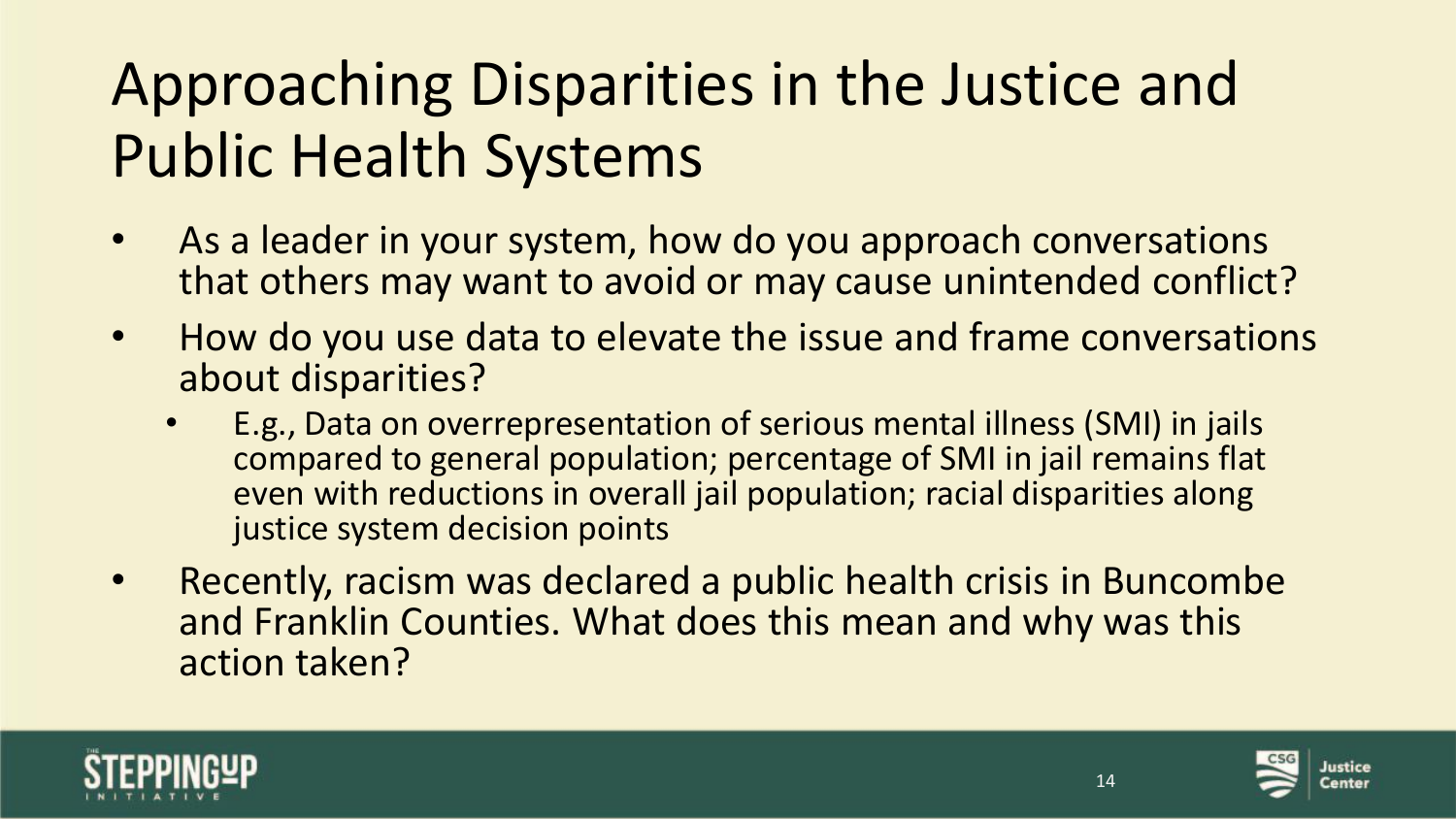# Facilitating Difficult Conversations as a Change Agent

- How do you identify potential partners and bring people together to have difficult conversations?
- What role does the community play in addressing disparities in the justice and behavioral health systems?
- What are some guiding principles that you feel are necessary when addressing system inequalities?

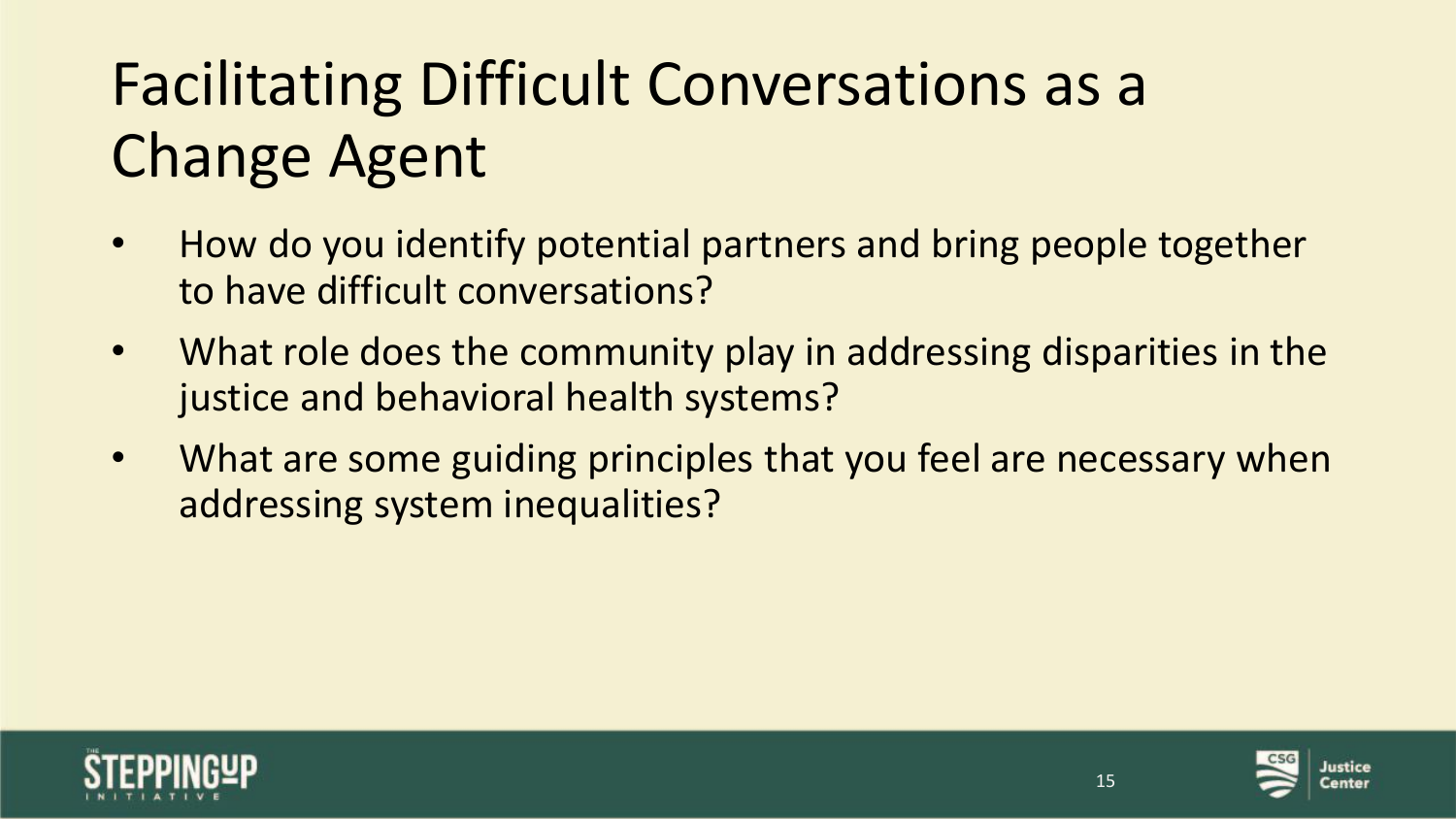# Developing Strategies and Implementing Change

- What strategies has your jurisdiction undertaken to address racial inequities in the justice and behavioral health systems?
- What obstacles have you faced in implementing changes and what unexpected opportunities have you seen?
- How can you keep the work moving forward and prevent factions from emerging?





16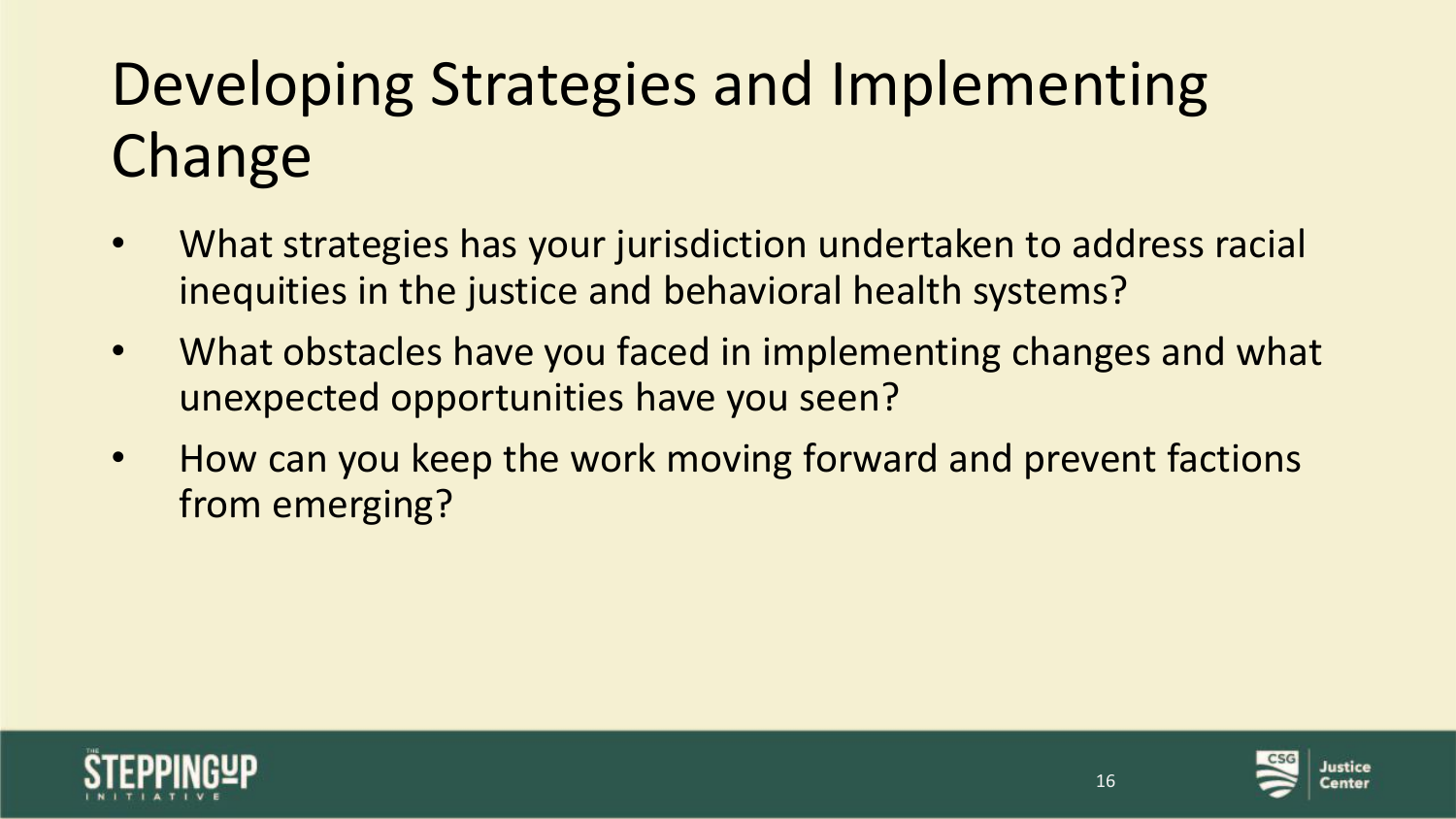• Questions and Answers